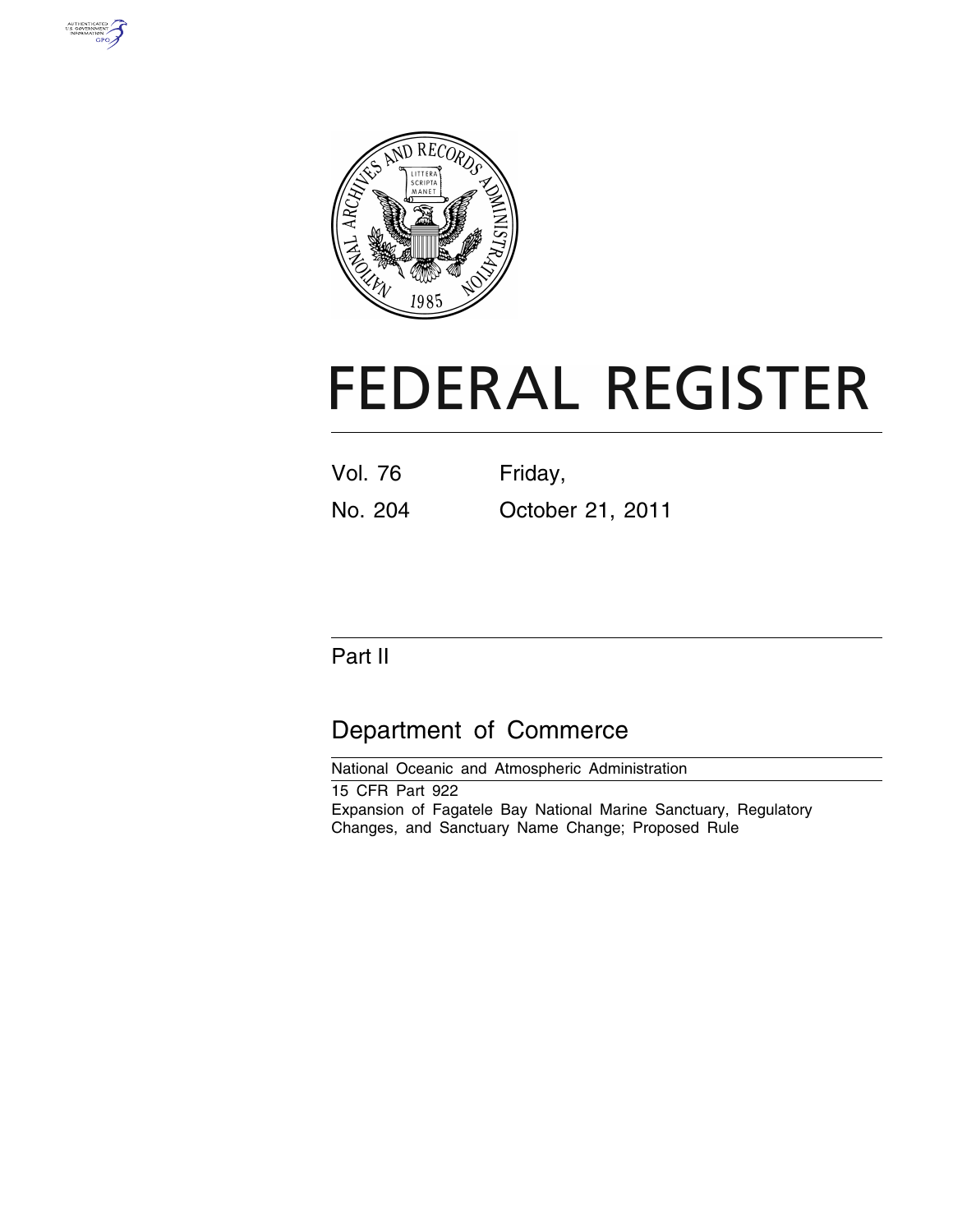# **DEPARTMENT OF COMMERCE**

# **National Oceanic and Atmospheric Administration**

#### **15 CFR Part 922**

**[Docket No. 100908440–1615–01]** 

#### **RIN 0648–BA24**

# **Expansion of Fagatele Bay National Marine Sanctuary, Regulatory Changes, and Sanctuary Name Change**

**AGENCY:** Office of National Marine Sanctuaries (ONMS), National Ocean Service (NOS), National Oceanic and Atmospheric Administration (NOAA), Department of Commerce (DOC). **ACTION:** Proposed rule.

**SUMMARY:** The National Oceanic and Atmospheric Administration (NOAA) is proposing to add five additional discrete geographical areas to the sanctuary and change the name of the Fagatele Bay National Marine Sanctuary (FBNMS or sanctuary) to the American Samoa National Marine Sanctuary. NOAA also proposes to amend existing sanctuary regulations and apply these regulations to activities in the sanctuary.

**DATES:** Comments must be received by January 6, 2012. Dates for public hearings are:

(1) November 17, 4:30 p.m.—AS Community College Lecture Hall. (2) November 18, 9 a.m.—Auasi

Village, High Chief Fonoti's Guest Fale. (3) November 21, 9 a.m.—Fitiuta

Village, Ta'u island, Mayor's Meeting Fale.

(4) November 21, 2 p.m.—Ofu island, Mayor's Guest Fale.

**ADDRESSES:** You may submit comments, identified by NOAA–NOS–2011–0243, by any one of the following methods:

• *Electronic Submissions:* Submit all electronic public comments via the Federal eRulemaking Portal at: *[http://](http://www.regulations.gov)  [www.regulations.gov.](http://www.regulations.gov)* 

• *Mail:* Gene Brighouse, Superintendent, Fagatele Bay National Marine Sanctuary, P.O. Box 4318, Pago Pago, American Samoa 96799.

*Instructions:* All comments received are a part of the public record and will generally be posted to *[http://](http://www.regulations.gov) [www.regulations.gov](http://www.regulations.gov)* without change. All Personal Identifying Information (for example, name, address, *etc.*) voluntarily submitted by the commenter may be publicly accessible. Do not submit confidential business information or otherwise sensitive or protected information.

NOAA will accept anonymous comments (enter N/A in the required fields, if you wish to remain

anonymous). You may submit attachments to electronic comments in Microsoft Word, Excel, WordPerfect, or Adobe PDF file formats only. Copies of the draft environmental impact statement and proposed rule can be downloaded or viewed on the Internet at *<http://www.regulations.gov>* or at *[http://fagatelebay.noaa.gov.](http://fagatelebay.noaa.gov)* 

**FOR FURTHER INFORMATION CONTACT:**  Gene Brighouse, Superintendent, Fagatele Bay National Marine Sanctuary, at (684) 633–5155 ext 264. **SUPPLEMENTARY INFORMATION:** 

#### **I. Background**

## *A. Fagatele Bay National Marine Sanctuary*

The sanctuary was designated in 1986 in response to a proposal from the American Samoa Government to the (then) National Marine Sanctuary Program. The existing Fagatele Bay National Marine Sanctuary protects 163 acres (0.25 square miles) of bay area off the southwest coast of Tutuila Island, American Samoa. It nestles in an eroded volcanic crater. Fagatele Bay provides a home to a wide variety of animals and plants that thrive in the protected waters of the bay. The sanctuary contains many of the species native to this part of the Indo-Pacific biogeographic region. Turtles, whales, sharks and the giant clam all find refuge in this protected area. For more information on the sanctuary, visit: *[http://www.fagatelebay.noaa.gov.](http://www.fagatelebay.noaa.gov)* 

# *B. Purpose and Need for Additional Areas and Regulatory Changes*

The National Marine Sanctuaries Act (NMSA) requires NOAA to periodically review and evaluate the progress in implementing the management plan and goals for each national marine sanctuary. NOAA must revise management plans and regulations as necessary to fulfill the purposes and policies of the NMSA (16 U.S.C. 1434(e)) to ensure that national marine sanctuaries continue to best conserve, protect, and enhance their nationally significant living and cultural resources. NOAA puts special emphasis on the effectiveness of site-specific techniques and strategies. The FBNMS management plan was published in 1986 and has not been updated since. On a global scale, the past 25 years have been a period of tremendous advancement in marine discovery and exploration, marine conservation science, and ecosystembased management. New tools and techniques allow for improved management and conservation, which are needed to slow the long-term decline of coral reefs throughout the

world. Recent archipelago-wide marine research efforts have led to comprehensive integrated ecosystem assessments of American Samoa's coral reefs. These studies have provided information on the relative biological value of different reefs across the territory, a critical step in determining where to focus marine resource protection efforts.

The environment within American Samoa has also changed over the past 25 years. The sudden growth of the commercial longline fishery in 2001; mass coral bleaching events in 1994, 2002, and 2003; and nonpoint source pollution from land-use practices are recent management concerns that may affect the health and resilience of American Samoa's marine ecosystems. The U.S. Coral Reef Task Force has established the conservation objective to protect ''a minimum of 20% of each coral reef and associated habitat type'' as no-take areas. The American Samoa Governor, like his predecessor in 2000, has committed to reaching this goal in American Samoa by setting aside 20% of the coral reef habitat within the territory for long-term protection.

Finally, Presidential Proclamation 8337 issued by President George W. Bush in 2009 states that, ''[t]he Secretary of Commerce shall initiate the process to add the marine areas of the [Rose Atoll Marine National] monument to the Fagatele Bay National Marine Sanctuary in accordance with the National Marine Sanctuaries Act (16 U.S.C. 1431 *et seq.*).''

# *C. Background*

NOAA conducted a public scoping period in February and March of 2009 (74 FR 5641) to identify issues and gauge interest within American Samoa for possible sanctuary expansion and designation of additional sanctuary units. Scoping revealed wide support for the protection of additional areas throughout the archipelago, as well as some opposition to additional sites. Specific comments received during this process are included in the draft environmental impact statement and yielded a list of four sites for consideration. Three additional sites were included for consideration based on a specific request of the Jennings family (Swains Island), input from the Secretary of Samoan Affairs (Ta'u Island), and Presidential Proclamation 8337 (Rose Atoll, also called Muliāva in Samoan). Two additional sites were included for consideration based on preliminary biogeographic information analyzed by sanctuary staff (Larsen Bay and Aunu'u).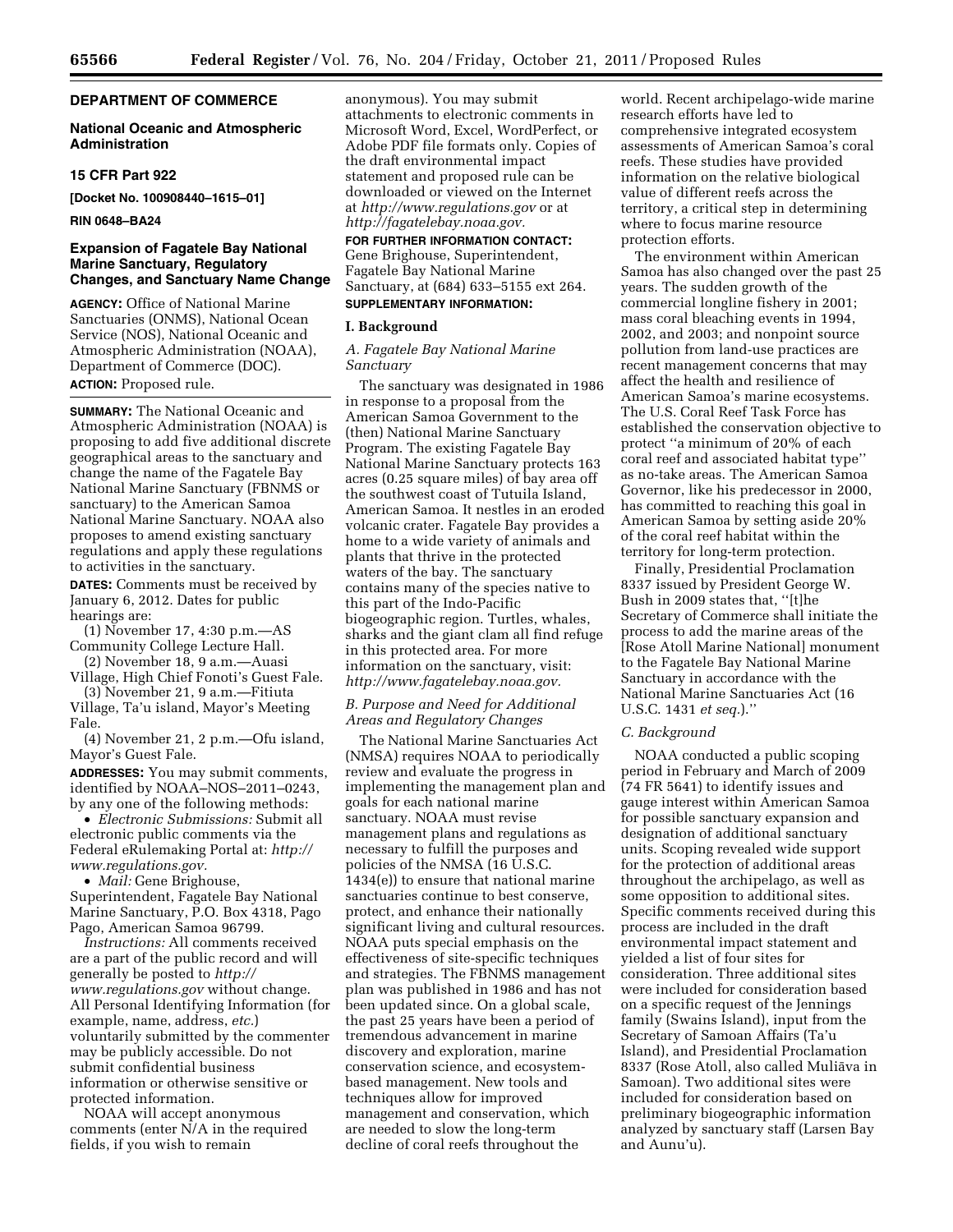After a list of nine potential sites was developed, the Sanctuary Advisory Council (SAC) established a Site Selection Working Group consisting of members of the SAC and of the public, assisted by sanctuary staff. The Working Group utilized criteria set forth in the NMSA to evaluate the ecological, cultural, and economic value of the areas proposed. Based on this evaluation the areas were ranked in order. These locations were then further analyzed by NOAA through a Biogeographic Assessment of the Samoan Archipelago. Since the two Ta'u sites under consideration were so close geographically, they were combined into one proposed site, as recommended by the Governor. The sites at Nu'uli Pala, Leone, and Outer Banks were considered but eliminated for various reasons described in the DEIS.

During public scoping, some expressed concern over the expansion of FBNMS into a network of sites across the territory. The primary concerns reflected in the public comments were: (1) The Territory already has a process for establishing marine protected areas (MPAs); and (2) a Federal presence would not allow for community-driven marine resource management. As a result of these concerns and NOAA's intention to respect the Samoan culture, NOAA chose each of the proposed units carefully taking into consideration the wishes of the communities as well as the criteria from the NMSA for designating a new national marine sanctuary and the results of a Biogeographic Assessment of the American Samoa Archipelago. After determining which units would be considered for inclusion, NOAA held multiple meetings with each of the communities associated with the units to foster consensus and collaboration with regard to how the unit would be managed. The development of locationspecific regulations occurred through a collaborative process during community meetings between NOAA and village representatives. Issues addressed during the meetings included potential gear restrictions, fishing restrictions, and comanagement of the sanctuary unit.

The proposed action presented in this document is the direct result of the SAC's recommendations that were provided to the FBNMS Superintendent and comments received during the 2009 public scoping. Several alternatives to the proposed action are analyzed in the accompanying draft environmental impact statement (DEIS).

# **II. Proposed Revisions to FBNMS Terms of Designation**

Section 304(a)(4) of the NMSA requires that the terms of designation for national marine sanctuaries include: (1) The geographic area included within the sanctuary; (2) the characteristics of the area that give it conservation, recreational, ecological, historical, research, educational, or aesthetic value; and (3) the types of activities subject to regulation by NOAA to protect these characteristics. Section 304(a)(4) also specifies that the terms of designation may be modified only by the same procedures by which the original designation was made.

To implement this action, NOAA is proposing these changes to the FBNMS terms of designation, which were most recently published in the **Federal Register** on April 26, 1986 (51 FR 15878). The proposed changes would:

1. Modify the name of the sanctuary to ''American Samoa National Marine Sanctuary.''

2. Modify Article 2 ''Description of the Area'' by describing the five additional areas.

3. Modify Article 3 ''Special Characteristics of the Area'' by adding additional areas of near-shore, midshore, deep reef, a seamount, open pelagic waters and other habitats and areas of cultural significance; and revise the description of the value of the sanctuary.

4. Modify Article 4 ''Scope of Regulations'' by updating Section 1 to expand the goal of the sanctuary to ensure the protection and preservation of the coral ecosystem; and revise Section 1 to include operating a vessel, moving, removing, or tampering with any sign or other sanctuary property, and introducing a non-native species in order to provide authority for sanctuary regulations.

5. Modify Article 4 ''Scope of Regulations'' by updating Section 2 to align the text more closely with the National Marine Sanctuaries Act.

6. Modify Article 5 ''Relation to Other Regulatory Programs'' by updating Section 1 to reflect a more coordinated and collaborative approach to enforcement between NOAA and the Territory of American Samoa.

7. Correct a few typographical errors throughout the terms of designation.

8. Delete Article 7 ''Funding'' because this language is not necessary to control the Joint Enforcement Agreements (JEA), as there is language in the JEA about how priorities are set and communicated among the enforcement partners.

The revised terms of designation would read as follows (new text in quotes and deleted text in brackets and italics):

## **Revised Terms of Designation for the American Samoa National Marine Sanctuary**

#### Preamble

Under the authority of the National Marine Sanctuaries Act, 16 U.S.C. 1434 [*Marine Protection, Research and Sanctuaries Act of 1972, Pub. L. 92–532*] (the Act), certain waters off American Samoa are hereby designated a National Marine Sanctuary for the purposes of preserving and protecting this unique and fragile ecosystem.

#### *Article 1. Effect of Designation*

The designation of the [*Fagatele Bay*] ''American Samoa'' National Marine Sanctuary (the Sanctuary) described in Article 2[.] establishes the basis for cooperative management of the area by the Territory of American Samoa (Territory) and the National Oceanic and Atmospheric Administration (NOAA).

Within the area designated as the Sanctuary, the Act authorizes promulgation of such regulations as are reasonable and necessary to protect the values of the Sanctuary. Article 4 of the Designation lists those activities which may require regulations, but the listing of any activity does not by itself prohibit or restrict it. Restrictions or prohibitions may be accomplished only through regulation, and additional activities may be regulated only by amending Article 4.

#### *Article 2. Description of the Area*

[*The Sanctuary consists of 163 acres (0.25 square miles) of bay area off the southwest coast of Tutuila Island, American Samoa.*] ''The Sanctuary consists of six distinct units:

- —''Fagatele Bay, which contains 163 acres (0.25 square miles) of bay area off the southwest coast of Tutuila Island, American Samoa.
- —''Larsen Bay, which contains 0.46 square miles of bay area off the southwest coast of Tutuila Island, American Samoa.
- —''The waters around part of Aunu'u Island, American Samoa that contain 5.8 square miles.
- —''The waters around part of Ta'u Island, American Samoa that contain 14.6 square miles.
- —''The waters around Swains Island, American Samoa that contain 53.0 square miles.
- —''The waters around Rose Atoll, called Muliava in Samoan, which contains 13,507 square miles.

#### The precise boundaries are defined by regulation.

#### *Article 3. Special Characteristics of the Area*

The Sanctuary contains a unique and vast array of tropical marine organisms, including corals and a diverse tropical reef ecosystem with endangered and threatened species, such as the hawksbill and green sea turtles, and marine mammals like the Pacific bottlenose dolphin. ''The Sanctuary also contains areas such as near-shore, mid-shore, deep reef, seamount, open pelagic waters and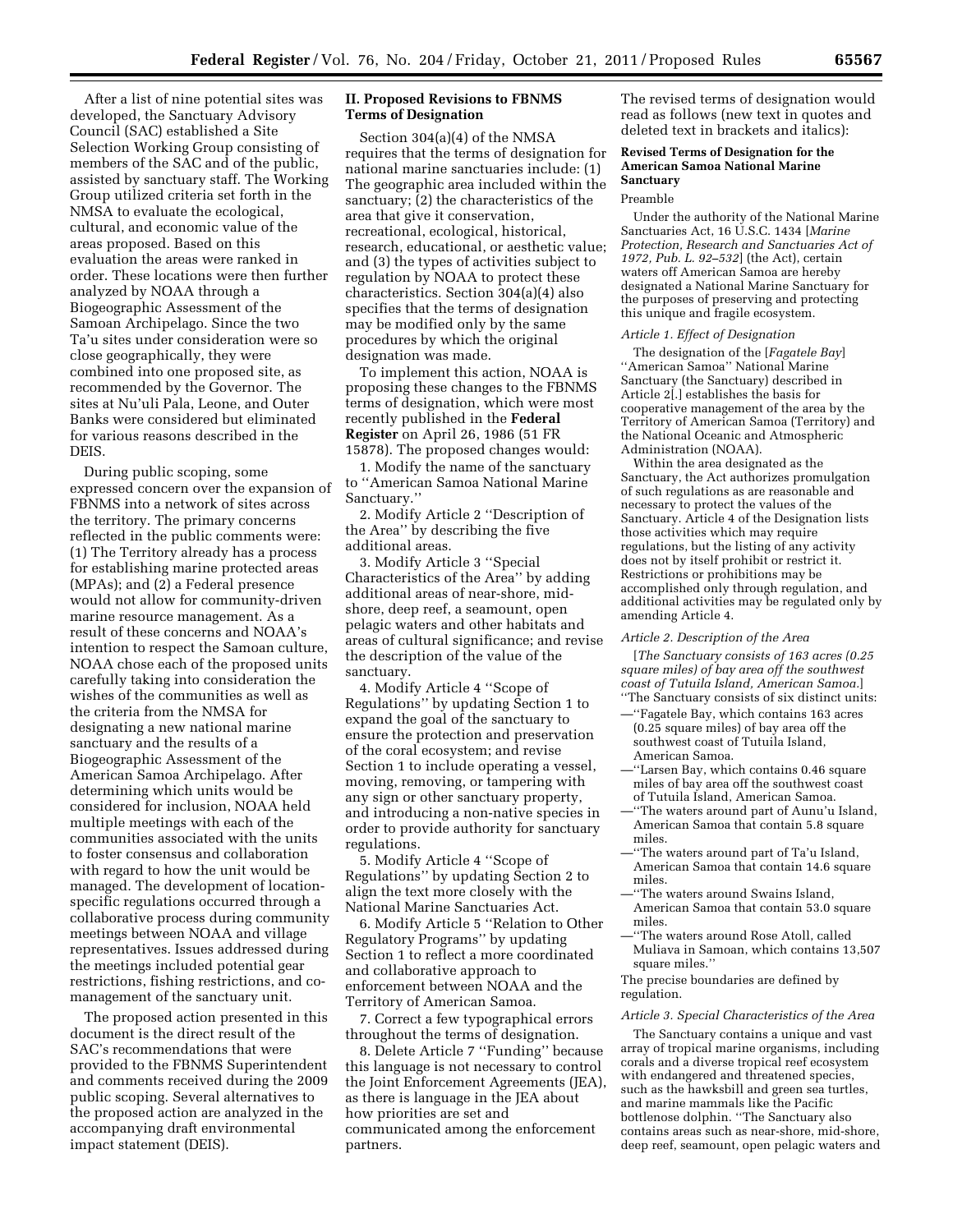other habitats and areas of historical and cultural significance.''

The area provides exceptional [*scientific*] value as a[*n*] ''scientific,'' ecological, recreational, and aesthetic resource, and ''offers'' unique educational and recreational experiences.

#### *Article 4. Scope of Regulations*

*Section 1. Activities Subject to Regulations.*  In order to protect the distinctive values of the Sanctuary, the following activities may be regulated within the Sanctuary to the extent necessary to ensure the protection and preservation of the coral ''ecosystem'' and other marine values of the area:

a. Taking or otherwise damaging natural resources.

b. Discharging or depositing any substance.

c. Disturbing the benthic community.

d. Removing or otherwise harming cultural or historical resources.

*''*e. Operating a vessel.''

''f. Moving, removing, or tampering with any sign or other Sanctuary property.

''g. Introducing or otherwise releasing an introduced species.*''* 

*Section 2. Consistency with International Law.* [*The regulations governing the activities listed in Section 1 of this Article will apply to foreign flag vessels and persons not citizens of the United States only to the extent consistent with recognized principles of international law, including treaties and international agreements to which the United States is signatory.*] ''The regulations governing the activities listed in Section 1 of this article shall be applied in accordance with generally recognized principles of international law, and in accordance with treaties, conventions, and other agreements to which the United States is a party. No regulation shall apply to or be enforced against a person who is not a citizen, national, or resident alien of the United States, unless in accordance with generally recognized principles of international law, an agreement between the United States and the foreign state of which the person is a citizen, or an agreement between the United States and the flag state of a foreign vessel, if the person is a crewmember of the vessel.''

*Section 3. Emergency Regulations.* Where essential to prevent immediate, serious, and irreversible damage to the ecosystem of the area, activities other than those listed in Section 1 may be regulated within the limits of the Act on an emergency basis for an interim period not to exceed 120 days, during which an appropriate amendment of this Article will be proposed in accordance with the procedures specified in Article 6.

# *Article 5. Relation to Other Regulatory Programs*

*Section 1. Other Programs.* (a) NOAA may adopt all regulatory programs pertaining to fishing, including any regulations promulgated by the American Samoa Government and all permits, licenses, and other authorizations issued pursuant thereto under the following conditions:

(1) No alteration or modification of any Sanctuary regulation shall become effective without the written concurrence of both the Territory and NOAA; and

''(2)'' [*The Territory shall be responsible for enforcing all Sanctuary regulations to ensure protection for the values of the Sanctuary. NOAA will engage in enforcement activities only if requested by the Territory or if there has been significant failure to provide adequate enforcement as determined under this Section.*] ''NOAA and the Territory shall be jointly responsible for enforcing Sanctuary regulations to ensure protection for the values of the Sanctuary with the Territory being the preferred enforcement entity. NOAA and the Territory will cooperatively develop Joint Enforcement Agreements (JEA) to implement enforcement and delineate NOAA and Territorial duties.''

(b) Where the Territory shall propose any alteration or modification of the regulations described in Article 4, such alteration or modification shall be submitted to NOAA for agreement and simultaneous proposal in the **Federal Register**. Such alteration or modification shall be finally adopted unless, based on the comments received on the **Federal Register** notice and after consultation with the Territory, NOAA determines that the regulations with the proposed amendments do not provide reasonable and necessary protection for the values of the Sanctuary.

[*(c) Should NOAA preliminary determine that there has been significant failure to provide adequate enforcement, it shall notify the Territory of this deficiency and suggest appropriate remedial action. If, after consultation, NOAA and the Territory are unable to agree that a deficiency exists or on an appropriate remedial action, NOAA may issue a final determination in writing specifying the deficiency and the appropriate action together with the reasons therefore. No less than sixty (60) days prior to issuing a final determination that calls for NOAA to take enforcement action, NOAA shall submit the proposed determination to the Governor of American Samoa. If the Governor finds that NOAA enforcement is unnecessary to protect the values of the Sanctuary, the Governor shall inform NOAA of his objections within thirty (30) days after receipt of the proposed determinations and NOAA shall give such finding presumptive weight in making its final determination.*]

''(c)''[*(d)*] All applicable regulatory programs will remain in effect, and all permits, licenses, and other authorizations issued pursuant thereto will be valid within the Sanctuary, unless inconsistent with any regulation implementing Article 4. The Sanctuary regulations will set forth any certification procedures.

*Section 2. Defense Activities.* The regulation of those activities listed by Article 4 shall not prohibit any activity conducted by the Department of Defense that is essential for national defense or because of emergency. Such activities shall be conducted consistent[ly] with such regulations to the maximum extent practicable. All other activities of the Department of Defense are subject to Article 4.

#### *Article 6. Alteration [to]* ''of'' *this Designation*

[*(a)*] This designation may be altered only in accordance with the same procedures by which it has been made, including public

hearings, consultation with interested Federal and Territorial agencies and the Western Pacific Regional Fishery Management Council, and approval by the Governor of American Samoa [*and the President of the United States*]. *[End of terms of designation]* 

## **III. Summary of Proposed Revisions to the Sanctuary Regulations**

# *A. Adding Five Additional Units to the Existing Sanctuary*

The proposed regulations would add the following five additional units to the sanctuary: (1) Larsen Bay, (2) Aunu'u Island, (3) Swains Island, (4) Muliāva (Rose Atoll), and (5) Ta'u Island. NOAA chose these units based on the quality and diversity of their biological resources, their scientific and cultural value, and the specific desire of the communities intimate with these marine habitats, including the government of American Samoa. The Aunu'u Island, Fagatele Bay, and Larsen Bay units are located along the southern coast of Tutuila. The remaining three units are at Ta'u Island, Muliāva, and Swains Island. All units include both shallow reef and deep waters and extend seaward from the mean high water line of the coast, with the exceptions of Muliāva (which extends seaward from the boundary of the Rose Atoll National Wildlife Refuge) and a portion of the Ta'u unit (which extends seaward from the boundary of the American Samoa National Park). This proposed action will increase the overall size of the sanctuary from 0.25 square miles to approximately 13,586 square miles, with the majority of this expansion (99%) resulting from the incorporation of the non-refuge marine areas of the Rose Atoll Marine National Monument (Muliāva unit).

All six units have intrinsic value that merits their inclusion in the National Marine Sanctuary System. Please refer to the FBNMS Web site and the draft environmental impact statement supporting this rulemaking for more information and a map depicting the location of these areas.

#### Fagatele Bay and Larsen Bay

The Fagatele Bay and Larsen Bay units are the only bays in the territory formed by collapsed craters—a unique geological and habitat feature. In addition, similarities in the fish and coral population between these two sites make them useful replicates of one another for research purposes. Preserving Larsen Bay as a complement to Fagatele Bay provides additional security for the habitats and species that occur in both bays. When they are protected in only a single location, rare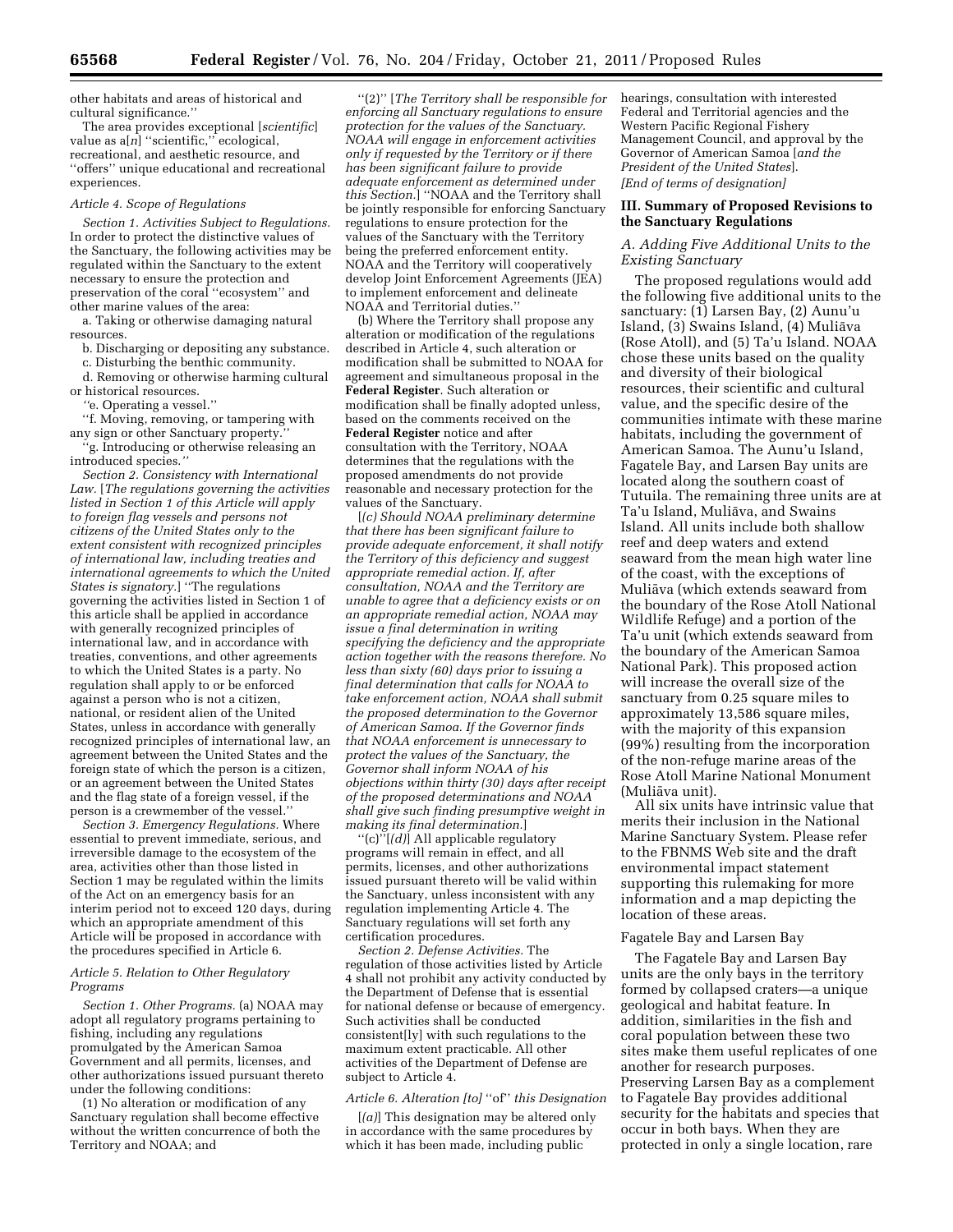and unique habitats and species are more vulnerable to natural disasters or human disturbance. Furthermore, protecting organisms in Larsen Bay would both increase the genetic diversity of species in different microhabitats within Larsen Bay and increase the abundance of local populations, resulting in increased overall resilience of the coral reef ecosystems. In addition, the prehistoric village site at the Fagatele Bay unit may offer important archeological insights into interactions between humans and the marine environment.

# Aunu'u Island

The Aunu'u Island unit bears cultural resource significance due to a 19th century whaling vessel lost there. It also has a unique and vibrant patch reef system, and a coral shelf that provides a continuous habitat extending down to mesophotic reefs. The Aunu'u Island unit would be divided into two zones: a Multiple Use Zone (Zone A), where limited fishing would be allowed, and a Research Zone (Zone B), where all consumptive uses would be prohibited to provide a control area as a mechanism for research activities.

# Ta'u Island

The Ta'u unit includes a unique fish community, as well as some extraordinarily large *Porites* coral colonies and provides a buffer zone for important cultural and living resources in the nearshore habitat (a part of the National Park of American Samoa).

#### Swains Island

The Swains Island unit is the northern most emergent reef in the Territory, is isolated from the rest of the archipelago, and is comprised of unique fish and coral communities.

#### Mulia¯va

The Mulia¯va unit (Rose Atoll) is the easternmost emergent reef in the Territory, includes the Vailulu'u Seamount, and is a potentially key source of coral and fish larvae for Tutuila, the Manu'a islands, and Independent Samoa. Muliāva is also the only site with extensive pelagic habitat. In addition, the expansion of the Mulia¯va unit to provide sanctuary management for the Vailulu'u Seamount highlights both its physical importance as the only hydrothermally active seamount in the U.S. EEZ around the American Samoa archipelago and its biological importance due to multiple diverse and unusual faunal communities.

#### *B. Changing the Name to the American Samoa National Marine Sanctuary*

As a result of the proposed incorporation of five additional units across the archipelago, the current sanctuary name, Fagatele Bay National Marine Sanctuary, would no longer be appropriate. Therefore, NOAA proposes to change the name of the sanctuary to the American Samoa National Marine Sanctuary (ASNMS).

#### *C. Sanctuary Regulations*

Existing regulations for the sanctuary (15 CFR part 922 subpart F) would be revised as described below and would apply to activities in all units described above, except as noted below.

#### 1. Definitions

*Conventional Hook and Line Gear:*  The current definition of the term conventional hook and line gear in the system-wide regulations (15 CFR 922.3) is as follows: ''*Conventional hook and line gear means any fishing apparatus operated aboard a vessel and composed of a single line terminated by a combination of sinkers and hooks or lures and spooled upon a reel that may be hind- or electrically operated, handheld or mounted. This term does not include bottom longlines.*'' NOAA is proposing to revise this definition to remove the term ''operated aboard a vessel'' to make it applicable where conventional hook and line fishing may occur from shore or from a vessel. Currently, the term ''hook and line gear'' is only used in the regulations for Flower Garden Banks National Marine Sanctuary, which is located about 100 miles offshore. Given its location, the proposed change would not in any way alter the existing prohibitions at Flower Garden Banks NMS since it is not possible to fish from shore in that sanctuary anyway. The revised definition would read as follows: ''*any fishing apparatus composed of a single line terminated by a combination of sinkers and hooks or lures and spooled upon a reel that may be hand or mechanically operated, regardless of whether mounted. This term does not include longlines.*''

In order to clarify the sanctuary-wide regulations described below, the following new terms are being proposed for the definitions section: Clean, fishing, harmful matter, introduced species, live rock, stowed and not available for immediate use, and sustenance harvesting.

2. Prohibited Activities: Sanctuary-Wide

The following activities would be prohibited in all areas and units of the sanctuary:

• Discharging any material within the sanctuary. There are two exceptions to this prohibition. First, an exception is made for clean vessel deck wash down, clean vessel engine cooling water, clean vessel generator cooling water, clean bilge water, anchor wash, or vessel engine or generator exhaust. Second, in the Muliava unit only, vessels operating within the unit would be allowed to discharge effluent from a Type I or II U.S. Coast Guard-approved Marine Sanitation Device due to the impracticability of holding waste until the vessel is out of the sanctuary in such a large protected area.

• Using or discharging explosives or weapons of any description.

• Discharging any material from outside of sanctuary waters that could enter and injure sanctuary resources, both from land- and sea-based sources.

• Exceeding three knots within 200 feet of a dive flag.

• Disturbing the benthic community by dredging, filling, dynamiting, or otherwise altering the seabed.

• Damaging, removing or displacing any signs, notices, or placards, or stakes, posts, or other boundary markers related to the sanctuary.

• Failing to clearly display the blueand-white International Code flag alpha "A" or the standard red-and-white U.S. ''diver down'' flag when operating a vessel while divers or snorkelers are in the water.

• Removing, damaging, or tampering with any historical or cultural resource.

• Taking any marine mammal, sea turtle, or seabird in the sanctuary, except as authorized by other statutes. (This activity is already prohibited in territorial waters under ASCA 24.0934– 0935 and in Federal waters under the Endangered Species Act and Marine Mammal Protection Act.)

• Anchoring, and the requirement to use a mooring buoy where available.

• Introducing or releasing introduced species from within or into sanctuary waters.

• Abandoning any structure, material, or other matter on or in the submerged lands of the sanctuary.

• Deserting a vessel aground, at anchor, or adrift in the sanctuary.

• Leaving harmful matter aboard an abandoned or deserted vessel in the sanctuary.

3. Sanctuary-Wide Prohibited Activities, Except the Mulia¯va Unit

Section 304(a)(5) of the NMSA requires that NOAA consult with the appropriate Federal fishery management council on any action proposing to regulate fishing in Federal waters, from 3 miles to 200 miles offshore. NOAA is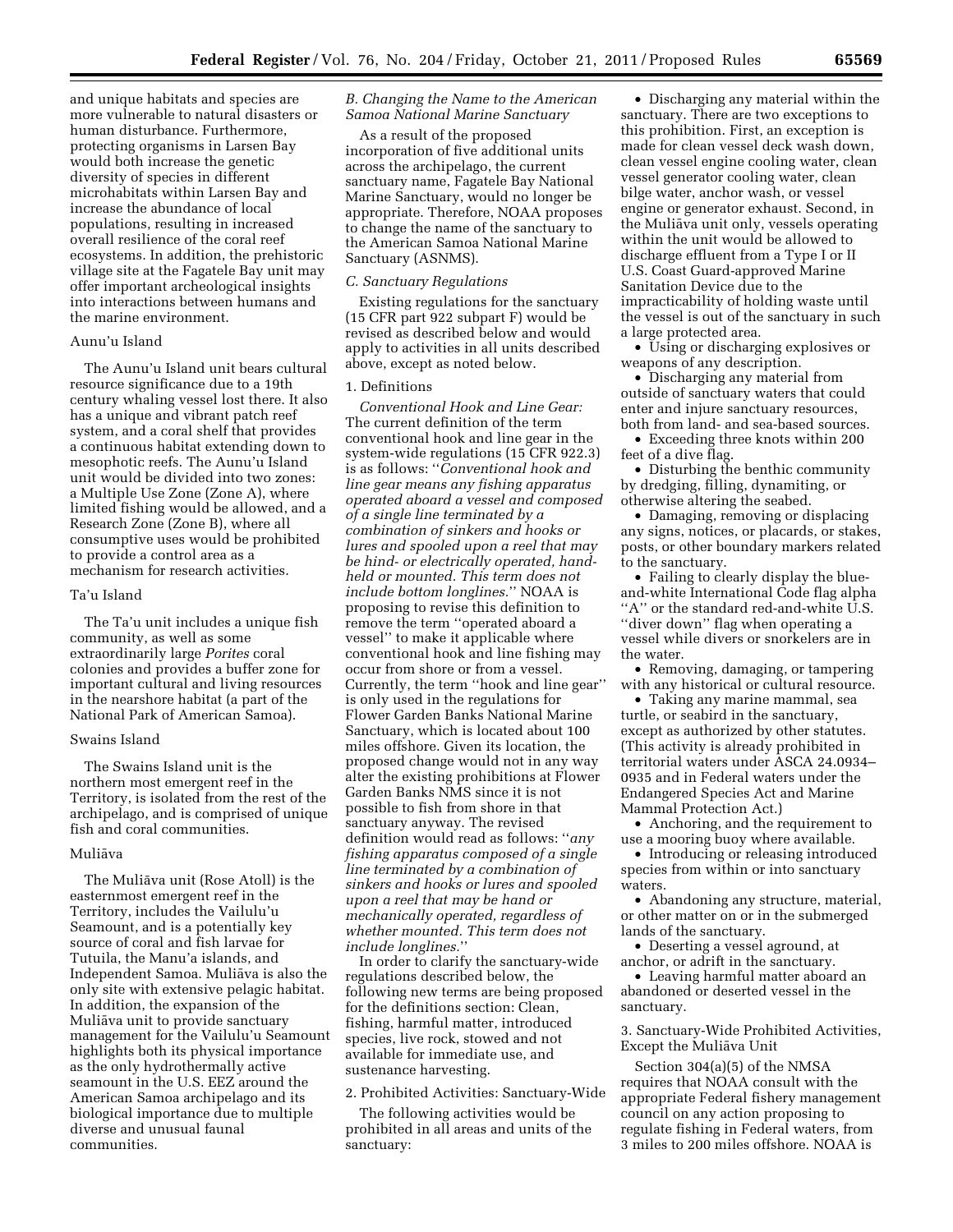not proposing any fishing regulations in Federal waters at this time. All areas, existing and proposed, of the sanctuary are in territorial waters except the Mulia¯va unit, which contains Federal waters. With the exception of the Fish and Wildlife Refuge, NOAA has the primary management responsibility regarding the management of the marine areas with respect to fishery-related activities. Fishing regulations for that area as well as the rest of the Pacific Monuments are being developed by the Western Pacific Fishery Management Council and NOAA's National Marine Fisheries Service. ONMS has deferred the preparation of any fishing regulations for the Mulia¯va unit until the Council completes its process. Therefore, the following activities would be prohibited in all areas of the sanctuary except the Muliāva unit:

• Possessing or using:

Æ Poisons, electrical charges, explosives, or similar environmentally destructive methods of fishing or harvesting. This activity is already prohibited in territorial waters under ASCA 24.0911–0915 and in Federal waters under 50 CFR 665.104(c) and 665.127(b).

 $\circ$  Any type of fixed net, including seine and trammel nets, or drift gill nets (the use of cast or throw nets would not be prohibited).

 $\circ$  The use of SCUBA gear in conjunction with the use of spearguns, including Hawaiian slings, pole spears, arbalettes, pneumatic and spring-loaded spearguns, bows and arrows, and bang sticks.

 $\overline{\circ}$  Disturbing the benthic community by bottom trawling.

• The take of the following categories of organisms:

 $\circ\,$  Live coral and wild rock (take is already prohibited in territorial waters less than 60 feet deep under ASCA 24.0927(a) and in Federal waters under 50 CFR 665.125(c)).

 $\circ$  Other bottom formations, including precious corals and crustose coralline algae (take of precious corals is already prohibited in territorial waters less than 60 feet deep under ASCA 24.0927(a)).

ÆGiant clams [*Tridacna* spp.].

 $\circ$  All species of live shells except the Goldmouth Turban snail [*Turbo chrysostomus,* Alili in Samoan].

 $\circ$  Crown-of-Thorns Starfish [*Acanthaster planci*].

4. Unit-Specific Regulations

In addition to the sanctuary-wide prohibited activities described above, this rule proposes unit-specific regulations for four (Fagatele Bay, Larsen Bay, Aunu'u Island, and Swains Island) of the six units that are proposed to be included as part of the FBNMS. The proposed unit-specific regulations are of two types: (1) Allowable or restricted gear, and (2) allowable or restricted fishing practices (for example, sustenance harvesting). At some sites, or in some locations within a given site, all fishing is prohibited, effectively making those areas no-take zones. There are no site-specific restrictions for the Ta'u Island because NOAA determined that the sanctuary-wide regulations that would apply to these areas would be sufficient to meet the goals and objectives of the sanctuary. There are no site-specific restrictions for the Muliava at this time, as ONMS is awaiting Council/NMFS action regarding fishing regulations in that area.

#### 1. Fagatele Bay

The proposed regulations for the Fagatele Bay unit would prohibit all take of sanctuary resources. While the FBNMS condition report (2007) rates most resources in good condition, a reduction in numbers and size of large predatory fish (*e.g.,* Maori wrasse *Cheilinus undulatus*) from fishing has caused a fair/poor rating for these living resources. Prohibiting removal of all sanctuary resources would provide the opportunity for the natural environment to be restored to a more natural state.

## 2. Larsen Bay

The regulations for Larsen Bay would prohibit all take and the use of all fishing gear, except for fishing with hook-and-line gear. As mentioned above, preserving Larsen Bay as a complement to Fagatele Bay provides additional security for the habitats and species that occur in both bays. Hookand-line gear would be allowed to provide the opportunity to assess fishing impacts in comparison with nearby Fagatele Bay, where all fishing would be prohibited. Allowing hookand-line fishing only would be compatible with the NMSA's primary objective of resource protection because it is unlikely to adversely impact the resource value of the bay due to the low level of fishing activity within Larsen Bay. Annual cultural harvest events such as palolo (*Palola viridis*) and atule (*Selar crumenophthalmus*) would also be allowed in Larsen Bay after obtaining a permit from the Sanctuary Superintendent.

#### 3. Aunu'u Island

The Aunu'u Island unit would be divided into two zones, Zone A and Zone B.

Zone A would be the Multiple Use Zone, in which fishing would be allowed provided that vessel operators make their presence known to the sanctuary or its designate in the village of Aunu'u prior to entering the sanctuary to conduct extractive activities. Zone A would provide protection of the resources within this area, and would allow for a better understanding of current use levels of the area.

Zone B would be the Research Zone, which would be designated no-take for all marine resources. The ONMS may issue permits for research activities that violate sanctuary regulations provided the applications comply with ONMS permitting procedures and criteria. Zone B would prohibit all extractive activities to provide a control area as a mechanism for research activities.

# 4. Swains Island

Only sustenance harvesting would be allowed in the waters of the sanctuary around Swains Island. All other forms of extraction would be prohibited. This regulation would reduce consumption of sanctuary resources to a level where the natural ecosystem can maintain its integrity and provide long-term benefits (including larval dispersion to other areas of the archipelago). Sustenance harvesting would be allowed because of the remote nature of this location and the need for sustenance for the inhabitants of Swains Island.

# 5. Enforcement

If adopted, the proposed regulations would be enforced by NOAA and other authorized agencies (*i.e.,* the U.S. Coast Guard, U.S. Department of the Interior, and America Samoan Department of Marine and Wildlife Resources) in a coordinated and comprehensive way. Enforcement actions for an infraction would be prosecuted under the appropriate statutes or regulations governing that infraction. The prohibition against catching or harvesting marine organisms would include a rebuttable presumption that any marine organism or part thereof found in the possession of a person within the protected areas has been collected from the protected areas. Violation of any of these regulations could be punishable under 15 CFR 922.45 with a civil penalty of up to \$130,000 per incident, per day. In addition, violators could be held liable for response costs and damages resulting from any destruction, loss, or injury to any sanctuary resource (15 CFR 922.46). The penalty schedule for violations in national marine sanctuaries may be found at *[http://](http://www.gc.noaa.gov/enforce-office.html) [www.gc.noaa.gov/enforce-office.html.](http://www.gc.noaa.gov/enforce-office.html)*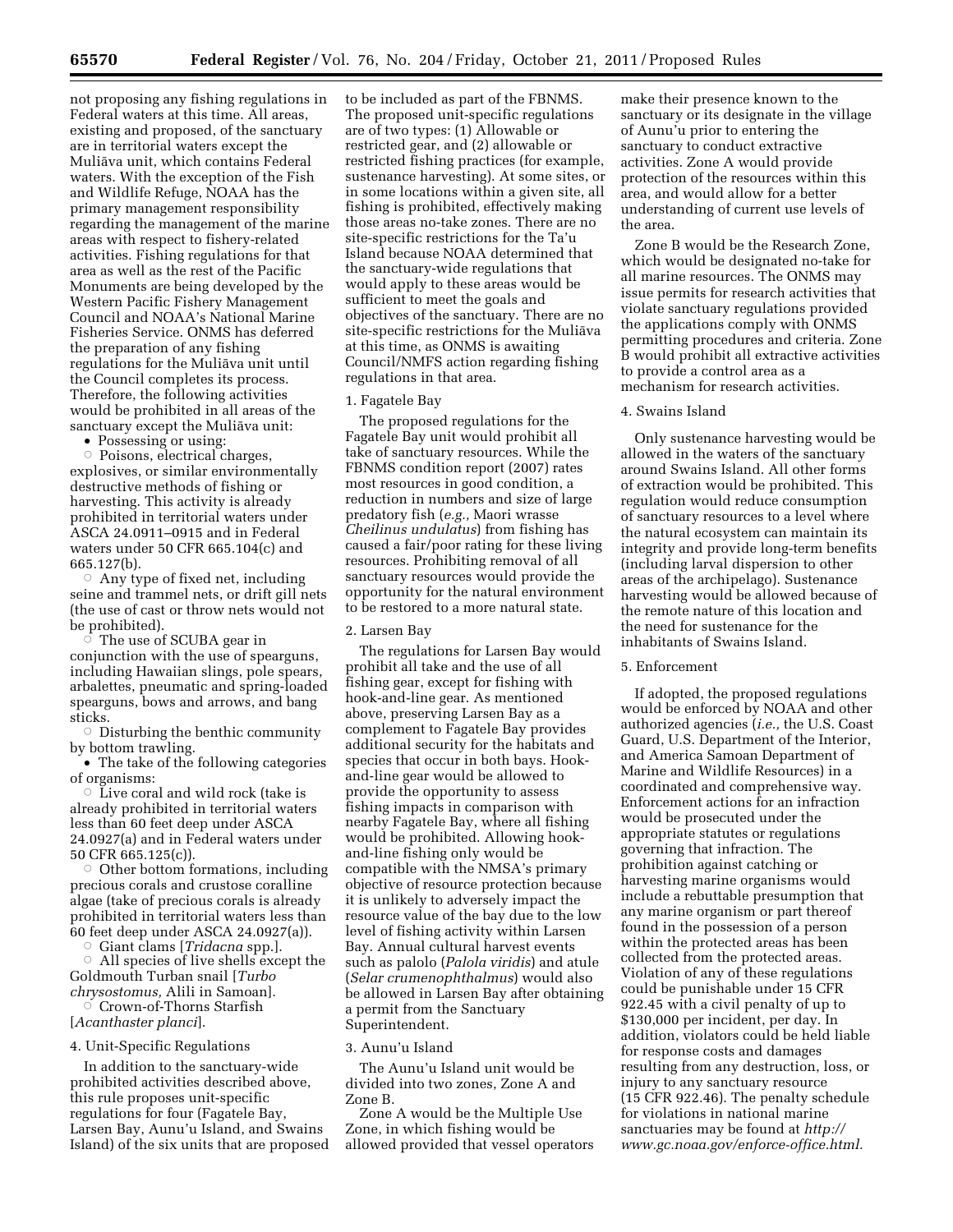# 6. Permitting

If this rule is adopted as proposed, the additional areas of the sanctuary would provide researchers a valuable opportunity to discern between humaninduced and natural changes in the Samoan archipelago. Researchers would be required to obtain permits to conduct activities related to research that would otherwise be prohibited by the regulations.

NOAA's sanctuary-wide regulations and the site-specific regulations for the FBNMS (15 CFR part 922) allow the ONMS Director to issue permits to conduct activities that would otherwise be prohibited by the regulations. The authority to issue permits for activities in FBNMS is delegated to the Superintendent. Requirements for filing permit applications are specified in 15 CFR 922.104 of the ONMS regulations and the Office of Management and Budget's approved application guidelines (OMB control number 0648–0141). Criteria for reviewing permit applications are also contained in the ONMS regulations at 15 CFR 922.104. In most sanctuaries, permits may be issued for activities related to scientific research, education, and management, among other categories of activities.

In complement to the existing regulations, which allow the Director to issue sanctuary permits for research, education, and salvage activities, NOAA proposes to add a category of sanctuary permit for management activities. Such a management category would allow otherwise prohibited activities that would assist in managing the sanctuary, either by NOAA or third parties. This would provide protection for the sanctuary's physical, biological, and historical resources by ensuring that no activity may cause long-term or irreparable harm to the resources of the sanctuary.

In addition, NOAA proposes to delete a redundant portion of the regulatory text pertaining to the conditions that the ONMS Director may place on a permit. Section 922.106(e) of the FBNMS regulations states that the ONMS Director may issue a permit subject to conditions ''as he or she deems necessary.'' The remainder of the paragraph describes a few of the conditions that the ONMS Director may include for permit issuance. However, these conditions are included in the phrase ''as he or she deems necessary,'' so removing the text does not result in any substantive change in the intent of the regulation. This is simply a technical change.

Presidential Proclamation 8337 (January 12, 2009; 74 FR 1577) states, ''The prohibitions required by this proclamation shall not restrict scientific exploration or research activities by or for the Secretaries, and nothing in this proclamation shall be construed to require a permit or other authorization from the other Secretary for their respective scientific activities.'' In order to be consistent with this requirement and in exercising its discretion under the NMSA, NOAA proposes providing the Departments of Commerce and the Interior with an exception to the prohibitions for the conduct of scientific activities within the Muliāva unit.

Finally, NOAA currently is examining the permitting requirements now in place at all national marine sanctuaries, with the focus on the way that similar requirements might be harmonized. Potential changes to these requirements, which will not be ready for public comment for several months, could ultimately affect the permit regulations for FBNMS. Any changes to the permit requirement proposed here would only occur subsequent to separate notice and comment.

## 7. Technical Changes

The regulations at 15 CFR 922.103 and 922.104 have also been updated to reflect the change from the Economic and Development Planning Office (EDPO) to the American Samoa Department of Commerce (ASDOC). EDPO was the name of the local agency 25 years ago when the FBNMS was designated, but the agency has been renamed to ASDOC. This change is purely technical.

#### **IV. Classification**

#### *A. National Marine Sanctuaries Act*

Section 301(b) of the National Marine Sanctuaries Act (NMSA) (16 U.S.C. 1431) provides authority for comprehensive and coordinated conservation and management of national marine sanctuaries in coordination with other resource management authorities. Section 304(a)(4) of the NMSA (16 U.S.C. 1434) requires that the procedures specified in Section 304 for designating a national marine sanctuary be followed for modifying any term of designation. This action proposes to revise the terms of designation (*e.g.,* scope of regulations) for the FBNMS, which would be retitled the ASNMS. In accordance with Section 304, the appropriate documents are being submitted to the specified Congressional committees. NOAA is also required to comply with Section 304(a)(5) of the NMSA, which requires

that NOAA consult with the appropriate Federal fishery management council on any action proposing to regulate fishing in Federal waters. As stated in the preamble above, NOAA is not proposing any fishing regulations in Federal waters at this time.

#### *B. National Environmental Policy Act*

In accordance with Section 304(a)(2) of the NMSA (16 U.S.C. 1434(a)(2)), and the provisions of the National Environmental Policy Act (NEPA) (42 U.S.C. 4321–4370), a DEIS has been prepared for this proposed action. The DEIS contains a statement of the purpose and need for the project, description of proposed alternatives including the no-action alternative, description of the affected environment, and evaluation and comparison of environmental consequences including cumulative impacts. Copies of the DEIS are available upon request at the address and Web site listed in the **ADDRESSES** section of this rule.

# *C. Executive Order 12866: Regulatory Impact*

Under Executive Order (E.O.) 12866, if the proposed regulations are "significant," as defined in Section 3(f) of the Order, an assessment of the potential costs and benefits of the regulatory action must be prepared and submitted to the Office of Management and Budget. This proposed rule has been determined to be not significant within the meaning of E.O. 12866.

# *D. Executive Order 13132: Federalism Assessment*

There are no federalism implications as that term is used in E.O. 13132. The changes will not preempt State law, but will simply complement existing Territory authorities. In keeping with the intent of the Order, NOAA consulted with a number of entities within the region, including the American Samoa Government and the Western Pacific Regional Fishery Management Council.

# *E. Regulatory Flexibility Act*

In 2010, the American Samoa Department of Marine and Wildlife Resources and the Western Pacific Fisheries Information Network (ASDMWR and WPFIN, 2010) identified 57 vessels active in the commercial fishery, with 51 identified as homeported on Tutuila and six in the Manu'a Islands. The commercial fishing operations potentially impacted by the proposed regulations typically use small boats, primarily 28 to 32 foot-long, outboard engine-powered catamarans called alias (pronounced ah/LEE/ahs),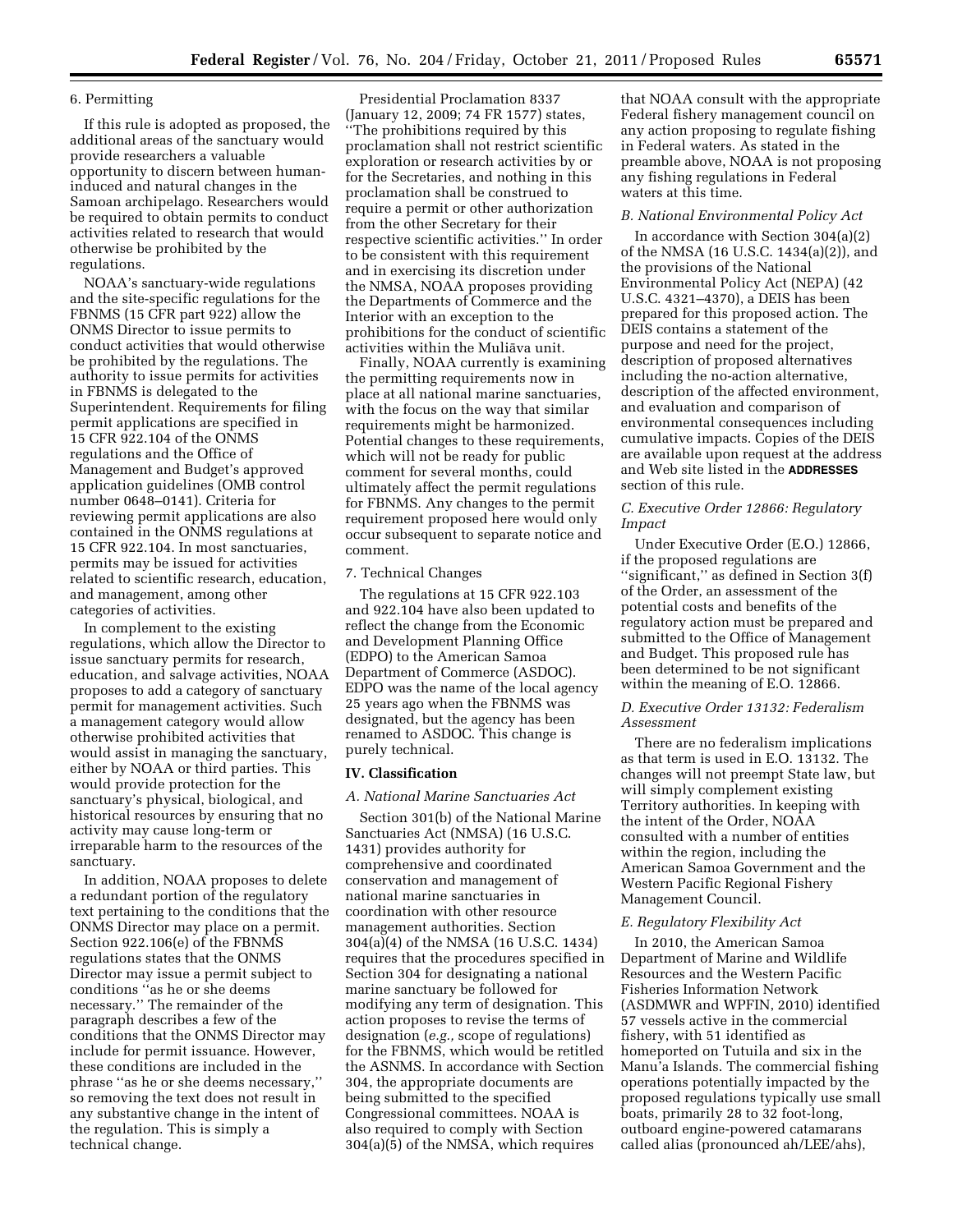and are single-day fisheries occurring in near-shore waters. Less than half of the Tutuila-based boats fall into this category: Approximately 25 of the 51 commercial fishing operations identified are near-shore commercial fishing alias. Based on information obtained from ASDMWR, NOAA believes that all six Manu'a Island boats are near-shore alias. On average, each alia consisted of a three-person crew. Applying that average crew to the total number of alias operating in American Samoa (31), a total employment of approximately 93 can be estimated. The remaining 26 commercial fishing vessels operating out of American Samoa are believed to be larger vessels fishing in offshore areas; therefore, these vessels would not be affected by this proposed action. Presidential Proclamation 8337 prohibited commercial fishing within

the waters of the Rose Atoll Marine National Monument, therefore no impact to fishing operations is expected in the Mulia¯va unit.

The near-shore alias target primarily bottom fish and reef fish species using hook-and-line trolling or bottomfishing. In 2009, approximately 90,000 pounds of bottom, reef, and other fish species (excluding pelagic species) were commercially landed in American Samoa. The total value of these landings was approximately \$250,000 in 2009 (Pacific Islands Fishery Science Center, 2010). Secondary economic values in sales/output, income, jobs, and tax revenues in the local economy can be estimated by applying economic multiplier impacts. A recent valuation study used a multiplier of 1.25 to estimate the full value of coastal resources in American Samoa

(Spurgeon, 2004). Applying this multiplier, the total economic value of the near shore fishery is estimated to be \$312,000 in 2009.

This represents less than 1 percent of the total commercial fishing landings and just over 2 percent of the total value of commercial fishing in American Samoa. The commercial fishing industry in American Samoa is currently dominated by pelagic species, amounting to approximately 10 million pounds, with an approximate value of \$10 million, landed annually over the past 10 years. These pelagic commercial fisheries would not be affected by the proposed regulations because the regulations would not apply to the areas where pelagic commercial fishing is conducted.

| TABLE 1—AMERICAN SAMOA COMMERCIAL FISHING FLEET VESSELS AND ESTIMATED CREW |  |
|----------------------------------------------------------------------------|--|
|----------------------------------------------------------------------------|--|

| Home port                        | Total number<br>of boats | Number alias<br>boats<br>(nearshore) | Average crew<br>employed per<br>alia boat | Total crew<br>employed<br>(nearshore) |
|----------------------------------|--------------------------|--------------------------------------|-------------------------------------------|---------------------------------------|
| Tutuila Island<br>Manu'a Islands | 51                       | 25                                   |                                           | 75<br>18                              |
| Total                            | 57                       | 31                                   |                                           | 93                                    |

In addition to this proposed action, four other alternatives were analyzed in the draft environmental impact statement. These alternatives include: No action, FBNMS management plan update only (alternative 1), incorporation of Muliāva unit (Rose Atoll Marine National Monument) only (alternative 2), and multi-village sanctuary unit expansion with buffer zones and additional regulations (alternative 4). For the no action alternative, there would be no direct adverse impacts on population, employment and total income, recreation or tourism because no new restrictions would be proposed. For alternative 1, which would only update the management plan for FBNMS as it currently exists, the activities presented in the revised management plan would be primarily administrative in nature, designed to assist sanctuary managers in being proactive and respond quickly and appropriately and safely to threats to sanctuary resources. They would most likely occur within existing facilities and would not significantly change the use of facilities or increase traffic, and would have little to no potential to significantly affect the quality of the human environment. For alternative 2, which would add the Muliāva unit to the sanctuary as a result

of Presidential Proclamation 8337, there would likely be no impact on human uses, including fishing, tourism, and recreational opportunities. Despite the rich, isolated marine environment that would be attractive to eco-tourists, the atoll would take 5 to 10 hours via boat to reach from Tutuila, and 4 to 8 hours from Ta'u, the closest island and there is currently little to no tourism occurring in that area. Since the alternative does not include any prohibition on fishing, there would be no impact on fishing operations. In addition, Presidential Proclamation 8337 prohibits commercial fishing within the boundaries of the monument and proposed sanctuary unit and Rose Atoll NWR is closed to the public. As such, there is no need for commercial fishing or wildlife tour vessels to operate within the Muliāva unit. Thus, the discharge prohibition is expected to have less than significant impact on human uses at the Muliāva unit. For alternative 4, which would create buffer zones around the multi-village sanctuary units proposed in alternative 3 (the alternative that is being proposed in this rule) as well as add regulations, there would be a less than significant impact on fisheries in American Samoa due to some additional fishing restrictions. None of these alternatives

would result in a significant impact to small businesses. A detailed analysis of the socio-economic impacts of these alternatives can be found in the draft environmental impact statement associated with this action.

Summary of Proposed Commercial Fishing Regulations and Related Potential Impact

Fagatele Bay and the research-only area adjacent to the northeast quadrant of Aunu'u Island are proposed as complete no-take zones. Additionally, only sustenance fishing would be allowed at Swains Island, thus prohibiting commercial fishing. Revenue from the commercial sale of fish caught in these proposed areas would drop to zero. Fishing in Larsen Bay would be restricted to hook and line only. Under the proposed regulations, commercial fishing would be allowed in the Larsen Bay unit (hook and line fishing only), Aunu'u in the Multiple Use Zone, and Ta'u. Commercial fishing is currently prohibited at Muliava by Presidential Proclamation 8337, which designated the area as the Rose Atoll Marine National Monument.

The area of reef habitat was documented by the Biogeography Team of NOAA's National Centers for Coastal Ocean Science (Kendall *et al,* 2011). The results of this research can be seen in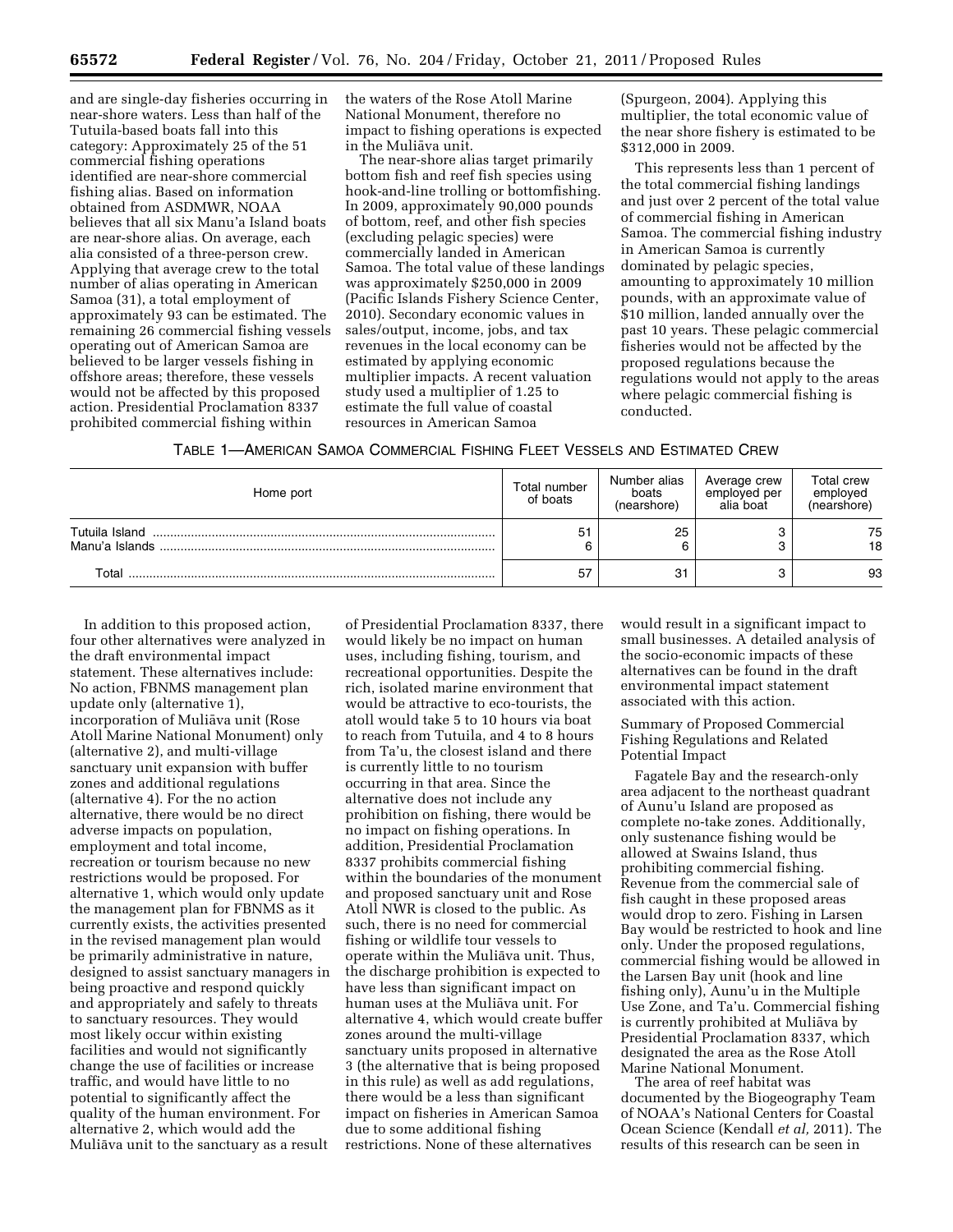the table below. The total reef habitat area of the proposed no-take areas is 1 square mile, or about 3.7 percent of the reef habitat area of American Samoa, excluding Muliāva, which is currently a no-take area. Applying the 2010

estimated total economic value of the near-shore commercial fishery of \$317,235 to the percent of reef habitat of the proposed no-take areas results in the following maximum potential loss estimates:

Fagatele Bay—\$2,295. Aunu'u Research Zone—\$5,403. Swains Island—\$4,330. The estimated maximum potential loss of the three proposed no-take areas combined is \$12,028 in 2010 dollars.1

Table 2: Reef Habitat and Associated Near Shore Commercial

Fishery Economic Value, 2010

|                             |                    | Reef               |           |           |           |
|-----------------------------|--------------------|--------------------|-----------|-----------|-----------|
|                             | Reef               | Habitat            | Reef      | Reef      |           |
|                             |                    |                    |           | Habitat   | Economic  |
| <b>Site</b>                 | Habitat            | Area               | Habitat   | Area w/o  | Value of  |
|                             | Area               | W/O                | Area      | Rose      | Area      |
|                             | (km <sup>2</sup> ) | Rose               | (percent) | (percent) | (dollars) |
|                             |                    | (km <sup>2</sup> ) |           |           |           |
| <b>Fagatele Bay NMS</b>     | 0.51               | 0.51               | 0.7       | 0.7       | 2,295     |
| Larsen's Bay                | 0.96               | 0.96               | 1.3       | 1.3       | 4,266     |
| Aunu'u Unit                 | 0.71               | 0.71               | 1.0       | 1.0       | 3,170     |
| <b>Aunu'u Research Zone</b> | 1.21               | 1.21               | 1.6       | 1.7       | 5,403     |
| Ta'u                        | 0.83               | 0.83               | 1.1       | 1.2       | 3,714     |
| <b>Swains Island</b>        | 0.97               | 0.97               | 1.3       | $1.3$     | 4,330     |
| Rose Atoll                  | 0.40               |                    | 0.5       |           |           |
|                             |                    |                    |           |           |           |
| Tutuila                     | 63.66              | 63.66              | 85.9      | 88.2      | 284,369   |
| Manu'a                      | 7.58               | 7.58               | 10.2      | 10.5      | 33,859    |
| Rose                        | 1.92               |                    | 2.6       |           |           |
| Swains                      | 0.97               | 0.97               | 1.3       | 1.3       | 4,330     |
|                             |                    |                    |           |           |           |
| American Samoa              | 74.13              | 72.21              | 100.0     |           | 317,235   |

American Samoa has been unable to develop a significant tourism industry that could support charter fishing, nor is American Samoa known for producing

<sup>1</sup>This analysis assumes that all economic value associated with a no-take area is lost. Any factor that could mitigate or off-set the level of potential

large game fish. Few, if any, charter boats are in operation, so no data have

impact is not included. Thus, the estimated impacts are thought of as ''maximum potential losses.'' NOAA's experience, based on post-regulatory

monitoring, has demonstrated that this type of estimate rarely predicts the actual ultimate impact.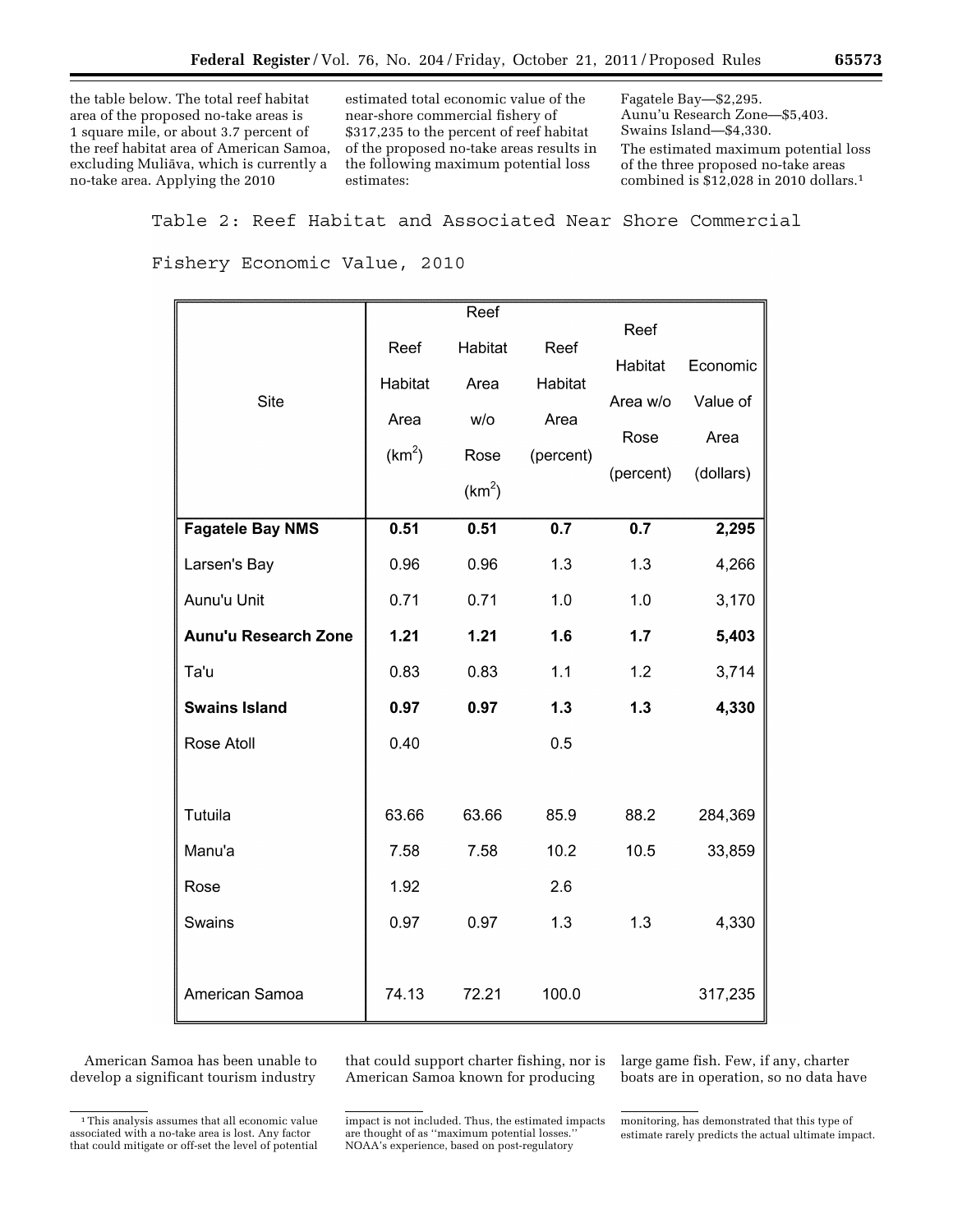been collected specifically for the charter fishing sector (WPRFMC, 2011). Because there are few charter boats in operation, this rule is likely to have minimal impact to this industry.

# *F. Paperwork Reduction Act*

This rule contains a collection-ofinformation requirement subject to the Paperwork Reduction Act (PRA) which has been approved by the Office of Management and Budget (OMB) under control number 0648–0141. The public reporting burden for national marine sanctuary permits is estimated to average 1 hour per response, including the time for reviewing instructions, searching existing data sources, gathering and maintaining the data needed, and completing and reviewing the collection of information.

Nationwide, NOAA issues approximately 200 national marine sanctuary permits each year. Of this amount, FBNMS averages 1 to 2 permit requests per year, although no permits are currently active for activities within the FBNMS. Even though this proposed rule may result in a few additional permit applications, due to the additional units and an overall larger area under management, this rule would not appreciably change the average annual number of respondents or the reporting burden for this information requirement. Therefore, NOAA has determined that the proposed regulations do not necessitate a modification to its information collection approval by the Office of Management and Budget under the Paperwork Reduction Act.

Comments regarding this burden estimate, or any other aspect of this data collection, including suggestions for reducing the burden, may be sent to NOAA (see **ADDRESSES**) and to OMB by e-mail to

*OIRA*\_*[submission@omb.eop.gov](mailto:OIRA_submission@omb.eop.gov)* or fax to (202) 395–7285. Notwithstanding any other provision of law, no person is required to respond to, nor shall any person be subject to a penalty for failure to comply with, a collection of information subject to the requirements of the PRA, unless that collection of information displays a currently valid OMB Control Number.

#### **V. References**

A complete list of all references cited herein is available upon request (see **ADDRESSES** section).

# **List of Subjects in 15 CFR Part 922**

Administrative practice and procedure, Coastal zone, Education, Environmental protection, Marine resources, Natural resources, Penalties, Recreation and recreation areas, Reporting and recordkeeping requirements, Research.

Dated: October 13, 2011.

# **Christopher Cartwright,**

*Chief Financial Officer for Ocean Services and Coastal Zone Management.* 

Accordingly, for the reasons set forth above, 15 CFR part 922 is proposed to be amended as follows:

# **PART 922—NATIONAL MARINE SANCTUARY PROGRAM REGULATIONS**

1. The authority citation for part 922 continues to read as follows:

**Authority:** 16 U.S.C. 1431 *et seq.* 

2. In § 922.3, revise the definition of ''conventional hook and line gear'' to read as follows:

# **§ 922.3 Definitions.**

\* \* \* \* \* *Conventional hook and line gear*  means any fishing apparatus composed of a single line terminated by a combination of sinkers and hooks or lures and spooled upon a reel that may be hand or mechanically operated, regardless of whether mounted. This term does not include longlines. \* \* \* \* \*

3. Revise subpart J to read as follows:

**Subpart J—American Samoa National** 

# **Marine Sanctuary**

- Sec.<br>922.100 922.100 Scope of regulations.<br>922.101 Boundary.
- 922.101 Boundary.<br>922.102 Definitions
- Definitions.
- 922.103 Prohibited or otherwise regulated activities—Sanctuary-wide.
- 922.104 Prohibited or otherwise regulated activities—Sanctuary-Wide except in the Muliāva Unit.
- 922.105 Prohibited or otherwise regulated activities—Unit-specific.
- 922.106 Management and enforcement.<br>922.107 Permit procedures and criteria.
- Permit procedures and criteria.
- Appendix to Subpart J of Part 922—American Samoa National Marine Sanctuary Boundary Coordinates

#### **Subpart J—American Samoa National Marine Sanctuary**

#### **§ 922.100 Scope of regulations.**

The provisions of this subpart J apply only to the areas of the Territory of American Samoa and U.S. waters within the boundary of the American Samoa National Marine Sanctuary (Sanctuary). Neither the provisions of this subpart J nor any permit issued under its authority shall be construed to relieve a person from any other requirements imposed by statute or regulation of the Territory of American Samoa or of the United States. In addition, no statute or

regulation of the Territory of American Samoa shall be construed to relieve a person from the restrictions, conditions, and requirements contained in this subpart J.

# **§ 922.101 Boundary.**

The Sanctuary is comprised of six distinct units, forming a network of marine protected areas around the islands of the Territory of American Samoa. Tables containing the exact coordinates of each point described below can be found in Appendix to Subpart J—American Samoa National Marine Sanctuary Boundary Coordinates.

(a) *Fagatele Bay Unit.* The Fagatele Bay Unit is a 163-acre (0.25 sq. mi.) coastal embayment formed by a collapsed volcanic crater on the island of Tutuila, Territory of American Samoa, and includes Fagatele Bay in its entirety. The landward boundary is defined by the mean high high water (MHHW) line of Fagatele Bay until the point at which it intersects the seaward boundary of the Sanctuary as defined by a straight line between Fagatele Point  $(-14.36527, -170.76932)$  and Steps Point  $(-14.37291, -170.76056)$  from the point at which it intersects the MHHW line seaward.

(b) *Larsen Bay Unit.* The landward boundary of the Larsen Bay Unit is defined by the mean high high water (MHHW) line of Larsen Bay until the point at which it intersects the seaward boundary of the Larsen Bay Unit as defined by a straight line between Steps Point  $(-14.37307, -170.75852)$  and Sail Rock Point  $(-14.36534,$  $-170.74119$  from the point at which it intersects the MHHW line seaward.

(c) *Aunu'u Unit.* The Aunu'u Unit is comprised of two adjacent zones.

(1) *Zone A.* The Aunu'u Unit boundary for Zone A is defined by the coordinates provided in Table 1 and the following textual description. The Zone A boundary extends from Point 1, the northwest corner of the unit, to Point 2 along a straight line following the western boundary of the unit, which is aligned with Taugamalama Point on Tutuila. It then extends northeastward in a multi-part line along the deepest seaward edge of Nafanua Bank from Point 2 to Point 3 and then to Point 4, which lies on the southern boundary of Zone B. The boundary then follows a straight line westward towards Point 5 until it intersects the mean high high water (MHHW) line at the southern tip of Ma'ama'a Cove. The landward boundary of Zone A is defined by the mean high high water (MHHW) line from this intersection point at the southern tip of Ma'ama'a Cove to the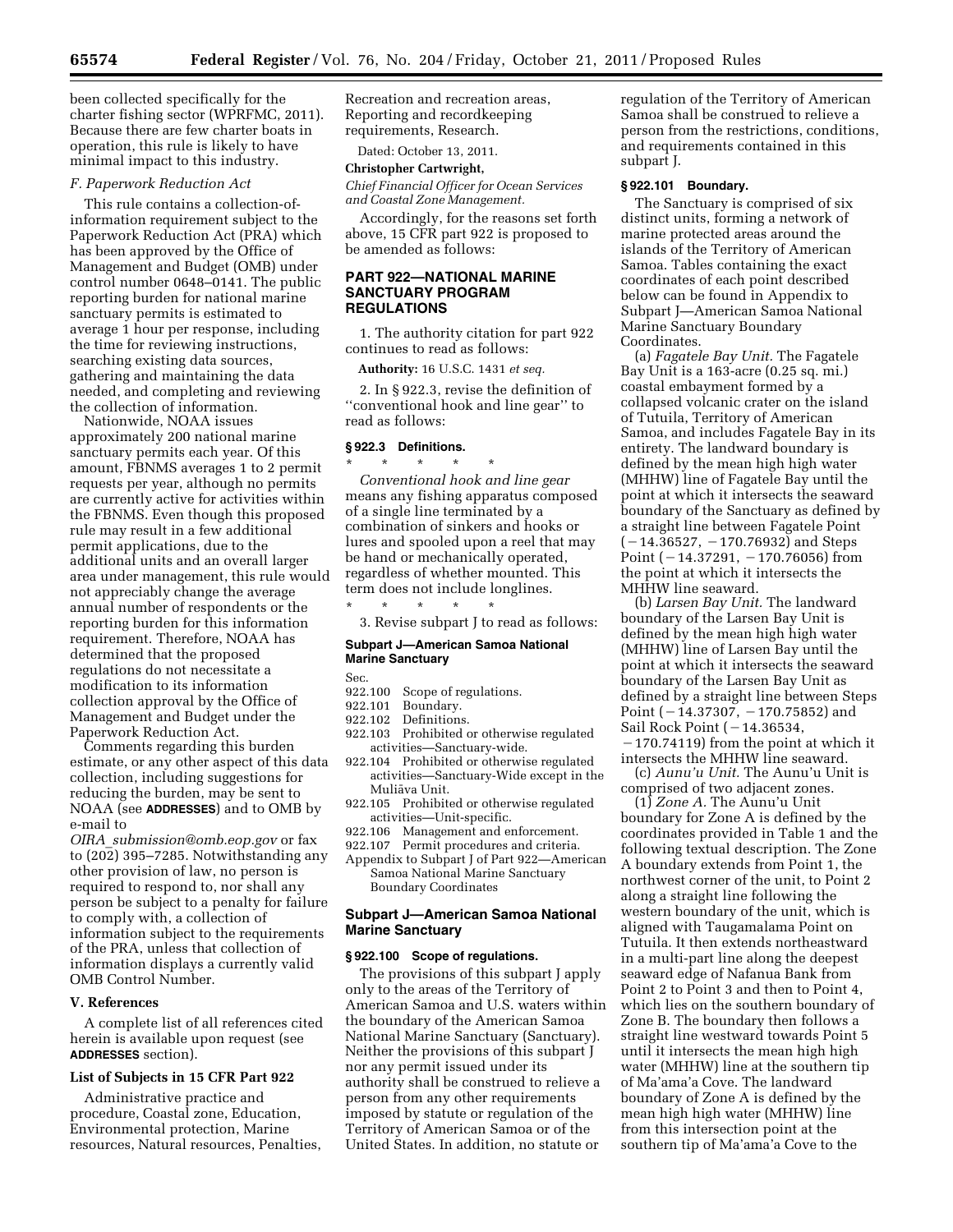intersection of the MHHW line and the straight line between Point 6 and Point 7 at Salevatia Point. From this intersection point at Salevatia Point, the boundary extends straight west to Point 7.

(2) *Zone B.* The Aunu'u Unit boundary for Zone B is defined by the coordinates provided in Table 2 and the following textual description. The Zone B boundary extends from Point 1, the northeast corner of the unit, along a straight line following the eastern boundary of the unit to Point 2, which is on the southern boundary of the unit. The boundary then follows a line westward towards Point 3 until it intersects the mean high high water (MHHW) line at the southern tip of Ma'ama'a Cove Point. The landward boundary of Zone B is defined by the mean high high water (MHHW) line from this intersection point at the southern tip of Ma'ama'a Cove around the volcanic crater to the intersection of the MHHW line and the straight line between Point 4 and Point 5. From here, the boundary extends seaward straight north to Point 5. The last straight line is defined by connecting Point 5 and Point 6, along the northern boundary of the unit, which is aligned with Matuli Point on Tutuila.

(d) *Swains Island Unit.* The landward boundary of the Swains Island Unit is the mean high high water (MHHW) line. The seaward boundary of the Swains Island Unit is the territorial water boundary 3 nautical miles from the mean high high water (MHHW) line that surrounds the island.

(e) *Mulia¯ va Unit.* The Mulia¯va Unit boundary is defined by the coordinates provided in Table 3 and the following textual description. The landward boundary of the Muliāva Unit is the extreme low water line. The Muliāva Unit boundary extends from Point 1, the southwest corner of the unit, to Point 2 along a straight line northward following the western boundary of the unit. From Point 2, the line extends in a straight line westward to Point 3. It then extends along a straight line northward to Point 4. From Point 4, the line extends in a straight line eastward to Point 5. From Point 5, the line extends along a straight line northward to Point 6. It then extends along a straight line eastward from Point 6 to Point 7, which is on the eastern boundary of the unit. The boundary then follows a line southward until it intersects the line of the southern boundary of the unit at Point 8, the southeastern corner of the sanctuary. The last straight line is defined by connecting Point 8 and Point 9, along the southern boundary of the unit.

(f) *Ta'u Unit.* The Ta'u Unit boundary is defined by the coordinates provided in Table 4 and the following textual description. The Ta'u Unit boundary extends from Point 1, Vaita Point, along the mean high high water (MHHW) line southward along the western coast to Point 2, Si'ufa'alele Point. From Point 2, the boundary extends offshore 0.25 miles to Point 3 to become conterminous with the offshore boundary of the National Park of American Samoa. From Point 3 the boundary continues to follow the coastline 0.25 miles offshore until it reaches Point 4, which is directly south of Si'u Point. From Point 4, the boundary extends due south to Point 5. From Point 5, the boundary extends due west along the parallel to Point 6. From Point 6, the boundary extends due north until it reaches Point 7, directly west and one mile away from Point 8, which is Point 1 also known as Vaita Point.

# **§ 922.102 Definitions.**

*Clean* means not containing detectable levels of harmful matter.

*Fishing* means the catching, taking, or harvesting of marine species; the attempted catching, taking, or harvesting of marine species; any other activity which can reasonably be expected to result in the catching, taking, or harvesting of marine species; or any operation at sea in support of, or in preparation for, any activity described in this definition.

*Harmful matter* means any substance, or combination of substances, that because of its quantity, concentration, or physical, chemical, or infectious characteristics may pose a present or potential threat to Sanctuary resources or qualities, including but not limited to: Fishing nets, fishing line, hooks, fuel, oil, and those contaminants (regardless of quantity) listed pursuant to 42 U.S.C. 101(14) of the Comprehensive Environmental Response, Compensation, and Liability Act at 40 CFR 302.4.

*Introduced species* means any species (including, but not limited to, any of its biological matter capable of propagation) that is nonnative to the ecosystem(s) protected by the Sanctuary; or any organism into which altered genetic matter, or genetic matter from another species, has been transferred in order that the host organism acquires the genetic traits of the transferred genes.

*Live rock* means any Coral, basalt rock, or other natural structure with any living organisms growing in or on the Coral, basalt rock, or structure.

*Stowed and not available for immediate use* means not readily accessible for immediate use, *e.g.,* by being securely covered and lashed to a deck or bulkhead, tied down, unbaited, unloaded, or partially disassembled (such as spear shafts being kept separate from spear guns).

*Sustenance harvesting* means the take of any marine species in which all catch is consumed within the Sanctuary or on Swains Island, unless prohibited by another statute such as the Endangered Species Act or Marine Mammal Protection Act.

#### **§ 922.103 Prohibited or otherwise regulated activities—Sanctuary-wide.**

(a) The following activities are prohibited and thus are unlawful for any person to conduct or to cause to be conducted within the Sanctuary:

(1) Introducing or releasing introduced species from within or into sanctuary waters.

(2) Anchoring a vessel.

(3) Deserting a vessel aground, adrift, or at anchor.

(4) Leaving harmful matter on an abandoned or deserted vessel or structure.

(5) Operating a vessel at a speed exceeding three knots and closer than 200 feet (60.96 meters) from another vessel displaying a dive flag.

(6) Operating a vessel in a manner which causes the vessel to strike or otherwise cause damage to Sanctuary resources.

(7) Diving, snorkeling, or conducting diving or snorkeling operations from a vessel not in compliance with applicable U.S. Coast Guard navigation rules governing the display of lights and signals, and not flying in a conspicuous manner the international code flag alpha "A" or the standard red-and-white U.S. ''diver down'' flag.

(8) Discharging, or depositing from within or into the Sanctuary, any material or other matter, except:

(i) Clean vessel deck wash down, clean vessel engine cooling water, clean vessel generator cooling water, clean bilge water, or anchor wash, or vessel engine or generator exhaust; and

(ii) In the Muliava unit only, treated sewage effluent from a Type I or II U.S. Coast Guard-approved Marine Sanitation Device.

(9) Discharging or depositing from beyond the boundary of the Sanctuary any material or other matter that subsequently enters the Sanctuary and injures a Sanctuary resource or quality, except those listed in paragraph (a)(8) of this section.

(10) Disturbing the benthic community by sand mining, dredging, filling, dynamiting, or otherwise disturbing or altering the seabed.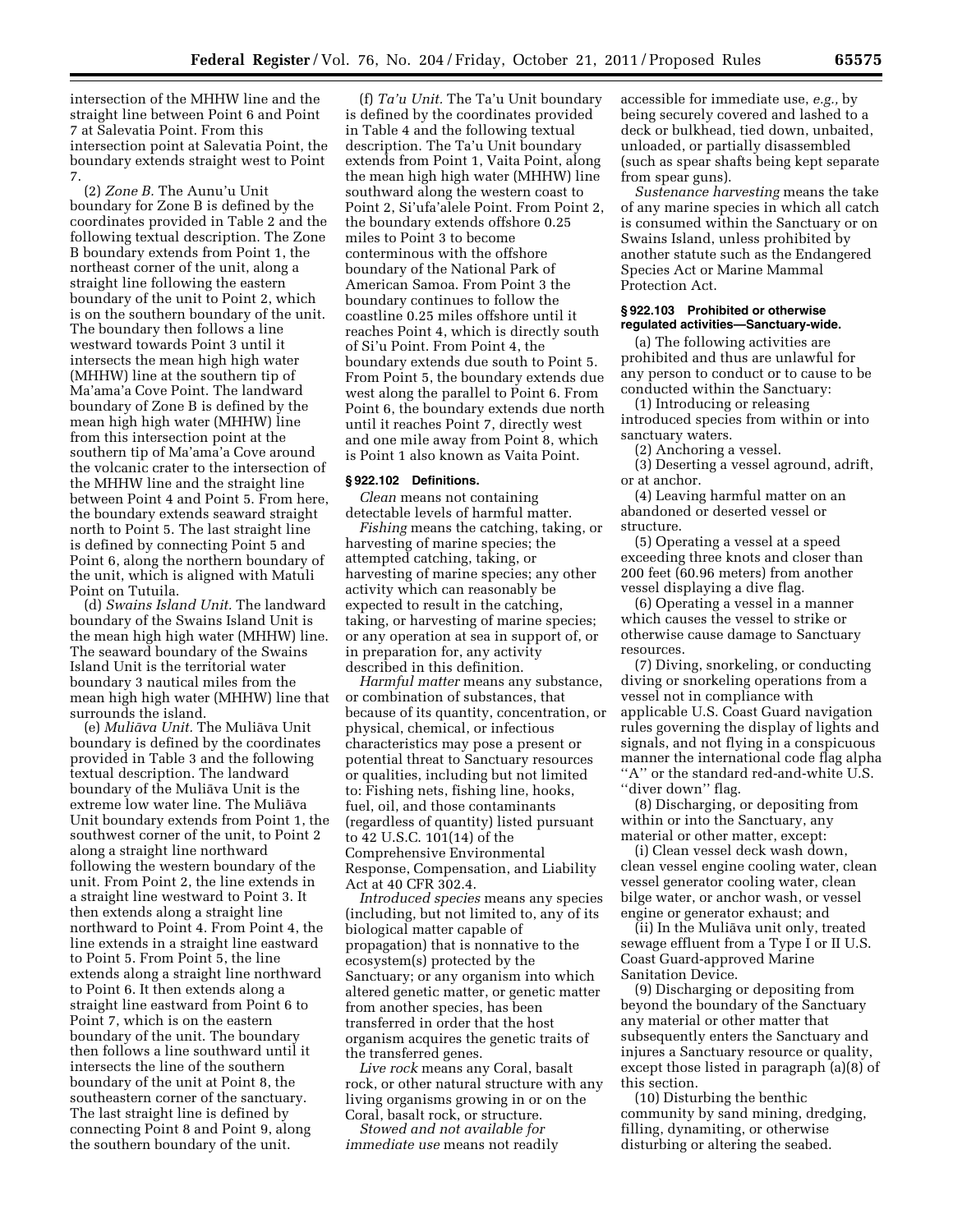(11) Removing, damaging, or tampering with any historical or cultural resource.

(12) Taking any marine mammal, sea turtle, or seabird within or above the Sanctuary, except as authorized by the Marine Mammal Protection Act, as amended (MMPA), 16 U.S.C. 1361 *et seq.,* Endangered Species Act, as amended (ESA), 16 U.S.C. 1531 *et seq.,*  Migratory Bird Treaty Act, as amended (MBTA), 16 U.S.C. 703 *et seq.,* or any regulation, as amended, promulgated under the MMPA, ESA, or MBTA.

(13) Using or discharging explosives or weapons of any description. Distress signaling devices, necessary and proper for safe vessel operation, and knives generally used by fishermen and swimmers shall not be considered weapons for purposes of this section.

(14) Marking, defacing, or damaging in any way, or displacing or removing or tampering with any signs, notices, or placards, whether temporary or permanent, or with any monuments, stakes, posts, or other boundary markers related to the Sanctuary.

(15) Abandoning a structure, material, or other matter on or in the submerged lands of the Sanctuary.

(b) The prohibitions in paragraphs (a)(1) through (15) of this section, § 922.104, and § 922.105 do not apply to any activity necessary for national defense.

(c) The prohibitions in paragraphs (a)(2) through (15) of this section, § 922.104, and § 922.105 do not apply to any activity necessary to respond to an emergency threatening life, property, or the environment.

(d) The prohibitions in paragraphs (a)(2) through (15) of this section, § 922.104, and § 922.105 do not apply to any activity necessary for valid law enforcement purposes in the Sanctuary.

(e) The prohibitions in paragraphs (a)(2) through (15) of this section, § 922.104, and § 922.105 do not apply to any activity conducted under and in accordance with the scope, purpose, terms, and conditions of a National Marine Sanctuary permit issued pursuant to 15 CFR 922.48 and 922.106.

(f) The prohibitions in paragraphs (a)(2) through (15) of this section do not apply to scientific activities of or for the Departments of Commerce or the Interior within the Mulia¯va Unit consistent with Presidential Proclamation 8337 (Proc. 8337, 74 FR 1577, 3 CFR 2010 Comp., pp. 20–24).

#### **§ 922.104 Prohibited or otherwise regulated activities—Sanctuary-Wide except in the Muliāva Unit.**

(a) The following activities are prohibited and thus are unlawful for any person to conduct or to cause to be conducted within any unit of the Sanctuary except the Muliāva Unit:

(1) Gathering, taking, breaking, cutting, damaging, destroying, or possessing any giant clam [*Tridacna spp.*], crown-of-thorns starfish [*Acanthaster planci*], live coral, bottom formation including live rock and crustose coralline algae and any live shell (except Goldmouth turban [*Turbo chrysostomus*]).

(2) Possessing or using poisons, electrical charges, explosives, or similar environmentally destructive methods of fishing or harvesting.

(3) Possessing or using spearguns, including such devices known as Hawaiian slings, pole spears, arbalettes, pneumatic and spring-loaded spearguns, bows and arrows, bang sticks, or any similar taking device while utilizing SCUBA equipment.

(4) Possessing or using a seine, trammel, drift gill net, or any type of fixed net.

(5) Disturbing the benthic community by bottom trawling.

(b) There shall be a rebuttable presumption that any items listed in paragraph (a) of this section found in the possession of a person within the Sanctuary have been used, collected, or removed within or from the Sanctuary.

#### **§ 922.105 Prohibited or otherwise regulated activities—Unit-specific.**

In addition to the prohibitions set forth in § 922.103 and § 922.104, the following regulations apply to activities conducted within specified Sanctuary units described in the appendix to this subpart.

(a) The following activities are prohibited in the Fagatele Bay Unit:

(1) Harvesting, catching, removing, taking, injuring, destroying, collecting, moving, or causing the loss of any Sanctuary resource, including but not limited to fishing, or attempting any of these activities.

(2) Possessing fishing gear unless such gear is stowed and not available for immediate use.

(3) Possessing any Sanctuary resource, except legally harvested fish on board a vessel.

(b) The following activities are prohibited in the Larsen Bay Unit:

(1) Harvesting, catching, removing, taking, injuring, destroying, collecting, moving, or causing the loss of any Sanctuary resource, including but not limited to fishing, or attempting any of these activities, except for fishing with conventional hook and line.

(2) Possessing fishing gear other than conventional hook and line gear on board a vessel unless such gear is

stowed and not available for immediate use.

(3) Possessing any Sanctuary resource, except legally harvested fish onboard a vessel.

(c) The following activities are prohibited in the Aunu'u Unit:

(1) In Zone A: Fishing from a vessel without providing notification to the Sanctuary Superintendent or his/her designee in the village of Aunu'u prior to each fishing trip.

(2) In Zone B: (i) Harvesting, catching, removing, taking, injuring, destroying, collecting, moving, or causing the loss of any Sanctuary resource, including but not limited to fishing, or attempting any of these activities.

(ii) Possessing fishing gear on board a vessel unless such gear is stowed and not available for immediate use.

(iii) Possessing any Sanctuary resource, except legally harvested fish on board a vessel in transit.

(d) The following activities are prohibited in the Swain's Island Unit:

(1) Harvesting, fishing, catching, removing, taking, injuring, destroying, collecting, moving, or causing the loss of any Sanctuary resource, including but not limited to fishing, or attempting any of these activities; except for the purpose of sustenance harvesting.

(2) Possessing any Sanctuary resource, except legally harvested fish onboard a vessel.

# **§ 922.106 Management and enforcement.**

The National Oceanic and Atmospheric Administration (NOAA) has primary responsibility for the management of the Sanctuary pursuant to the Act. The American Samoa Department of Commerce (ASDOC) will assist NOAA in the administration of the Sanctuary, and act as the lead agency, in conformance with the terms of designation, these regulations, and the terms and provisions of any grant or cooperative agreement. NOAA may act to deputize enforcement agents of the American Samoa Government (ASG) to enforce the regulations in this subpart in accordance with existing law. If NOAA chooses to exercise this provision, it will be reflected in a Joint Enforcement Agreement between NOAA and the ASG or the person(s) or entity authorized to act on their behalf.

## **§ 922.107 Permit procedures and criteria.**

(a) Any person in possession of a valid permit issued by the Director, in consultation with the ASDOC, in accordance with this section and § 922.48, may conduct an activity otherwise prohibited by § 922.103, § 922.104, and § 922.105 in the Sanctuary if such activity is judged not